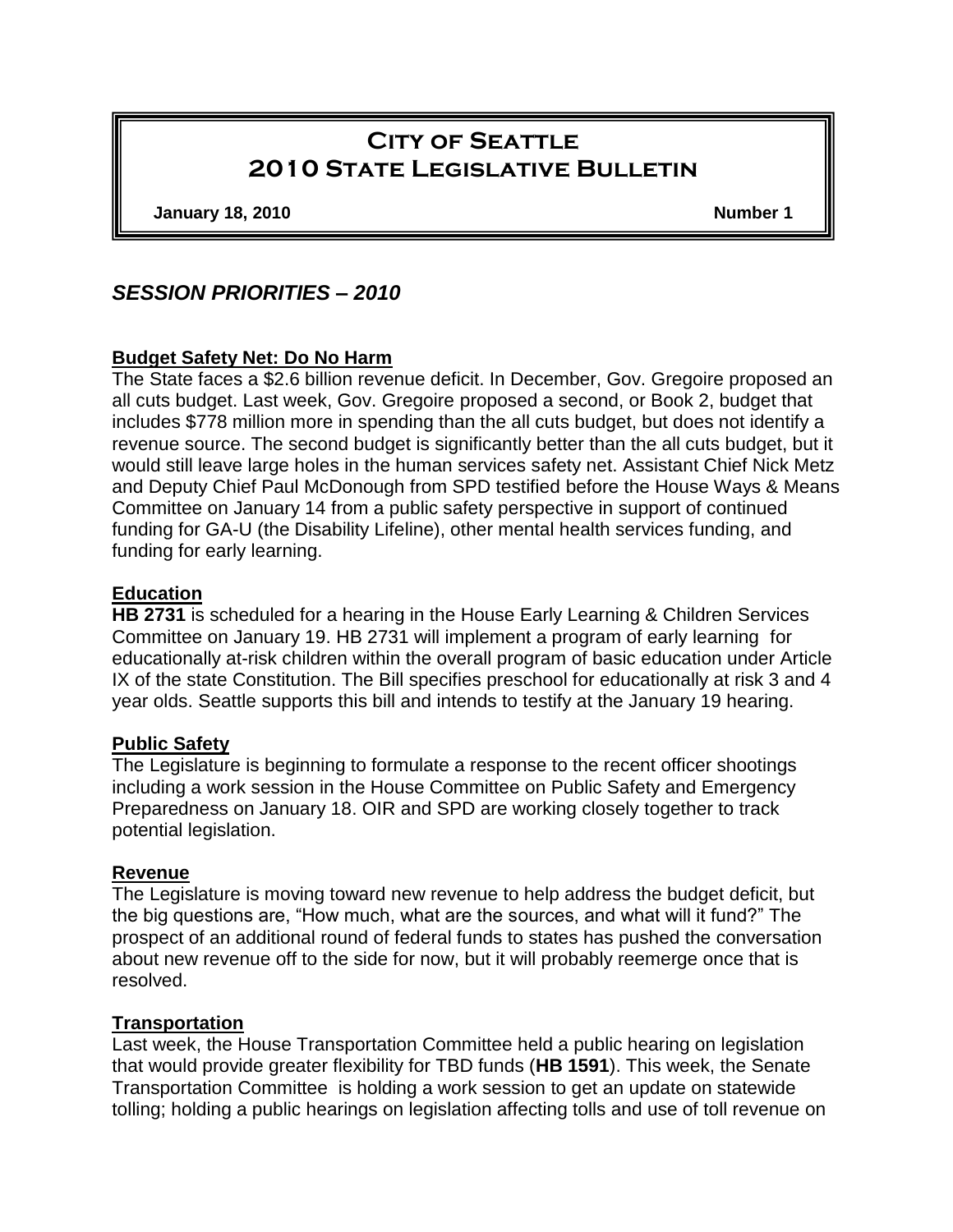SR 520 (**SB 6392** and **SB 6499**); and legislation aimed at mitigating impacts of SR 520 on the arboretum (**SB 6321**). They are also holding a public hearing on SB 6366, which would take away local permitting for transportation projects exceeding \$1 billion. SDOT is currently analyzing this legislation. In the House, the Transportation Committee is holding a work session to hear a report on the progress of the 52O working group.

### **Water Stewardship**

**HB 1614** was referred from House Rules to the House Capital Budget Committee on January 11. HB 1614 would establish a \$1.50 fee on a barrel of unrefined oil to raise revenue for stormwater and water quality programs and projects. Seattle supports this legislation.

# *ONGOING PRIORITIES – 2010*

### **Race & Social Justice**

House Judiciary held a public hearing on **HB 2421** which establishes procedures for a nonparent to have visitation rights in certain circumstances. On January 18, the House Judiciary Committee held a public hearing on **HB 2793**, which expands the rights and obligations of state registered domestic partners and other couples related to parentage.

### **Economic Development**

**SSB 6116** was re-introduced and referred to the Senate Rules Committee on January 11. SSB 6116 would take the 2 percent car rental tax, the 0.5 percent restaurant tax, the 2 percent state shared hotel-motel tax, and 75 percent of the 1 percent car rental tax and re-prioritize their use as the Safeco and Qwest bonds are paid off. The King County Council could use the existing taxes for arts and heritage programs, tourism promotion, youth sports activities, regional centers, publicly owned stadiums, community development, and low-income housing. Seattle supports this legislation.

### **Energy**

**HB 2853** is scheduled for a hearing in the House Technology, Energy & Communications Committee on January 21. HB 2853 would authorize municipalities to establish conservation utilities to finance residential energy efficiencies. Seattle supports this legislation and intends to testify at the January 21 hearing.

**HB 2561** was placed on second reading in the House Capital Budget Committee on January 18. HB 2561 would authorize the issuance of \$861 million in general obligation bonds for capital improvements that lead to energy-related cost savings in public schools, state colleges and universities, and other public facilities. Seattle supports this legislation.

**HB 2536** was heard in the House Technology, Energy & Communications Committee on January 11. HB 2536 would require electric utilities to provide standard offer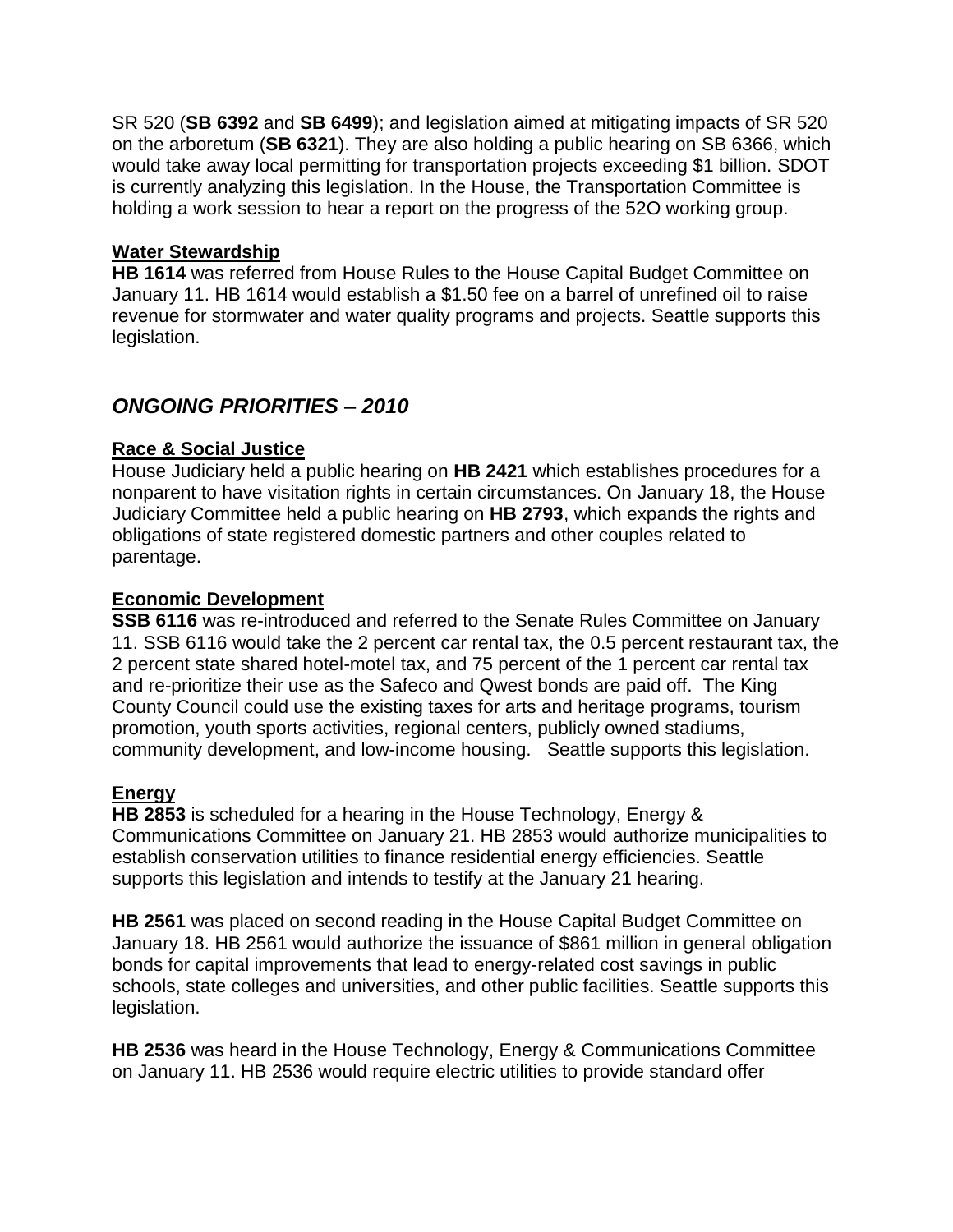contracts of no less than 20 years for the purchase of electricity produced from certain renewable energy systems. Seattle is monitoring this legislation.

# **Hazardous and Solid Waste**

**2SHB 1165** was placed on 2<sup>nd</sup> reading in House Rules on January 15. 2SHB 1165 would provide for the safe collection and disposal of unwanted drugs from residential sources through a producer-provided and funded product stewardship program. Seattle supports this legislation.

**HB 1469** was referred to the House Environmental Health Committee on January 11. HB 1469 would establish a product stewardship recycling act for mercury-containing lights. Seattle supports this legislation.

### **Housing & Homelessness**

**HB 2906** was introduced and referred to the Local Government & Housing Committee on January 21. HB 2906 would require the county auditor to administer a surcharge of sixty-two dollars for each document recorded and authorizes the state finance committee to issue general obligation bonds to provide funds for the housing trust fund. Seattle supports this legislation.

**HB 2623** is scheduled for a hearing in the House Judiciary Committee on January 20. HB 2623 would provide a one-year forbearance on foreclosure for a borrower who is receiving unemployment benefits. Seattle supports this legislation and intends to testify at the January 20 hearing.

### **Infrastructure/Finance**

The House Finance Committee is holding a public hearing on three local fiscal flexibility bills. Two of the bills (**HB 2650** and **HB 2749**) allow the 2d quarter local REET to be used for parks operations and maintenance. **HB 2650** increases the type of eligible capital facilities for the 2d quarter REET to match the first quarter uses, and allows the first quarter REET to be used for maintenance of capital facilities. **HB 2749** contains a "fix" for the Brokered Natural Gas (BNG) issue: a court case changed the definition of "first use" of BNG. Seattle continues to collect the tax, pending a decision by the State Supreme Court.

### **Planning & Development**

**SB 6459** is scheduled for a hearing in the Senate Financial Institutions, Insurance & Housing Committee on January 19. SB 6459 establishes limitations on local government's authority to conduct mandatory rental inspection programs and provides local governments the authority to conduct civil administrative search warrant authority. Seattle is monitoring this legislation.

### **Public Health**

**HB 2388** is scheduled for a hearing in the House Finance Committee on January 22. HB 2388 would provide funding of public health activities by imposing sales and use taxes on sales of candy to be deposited in a new public health improvement account. A